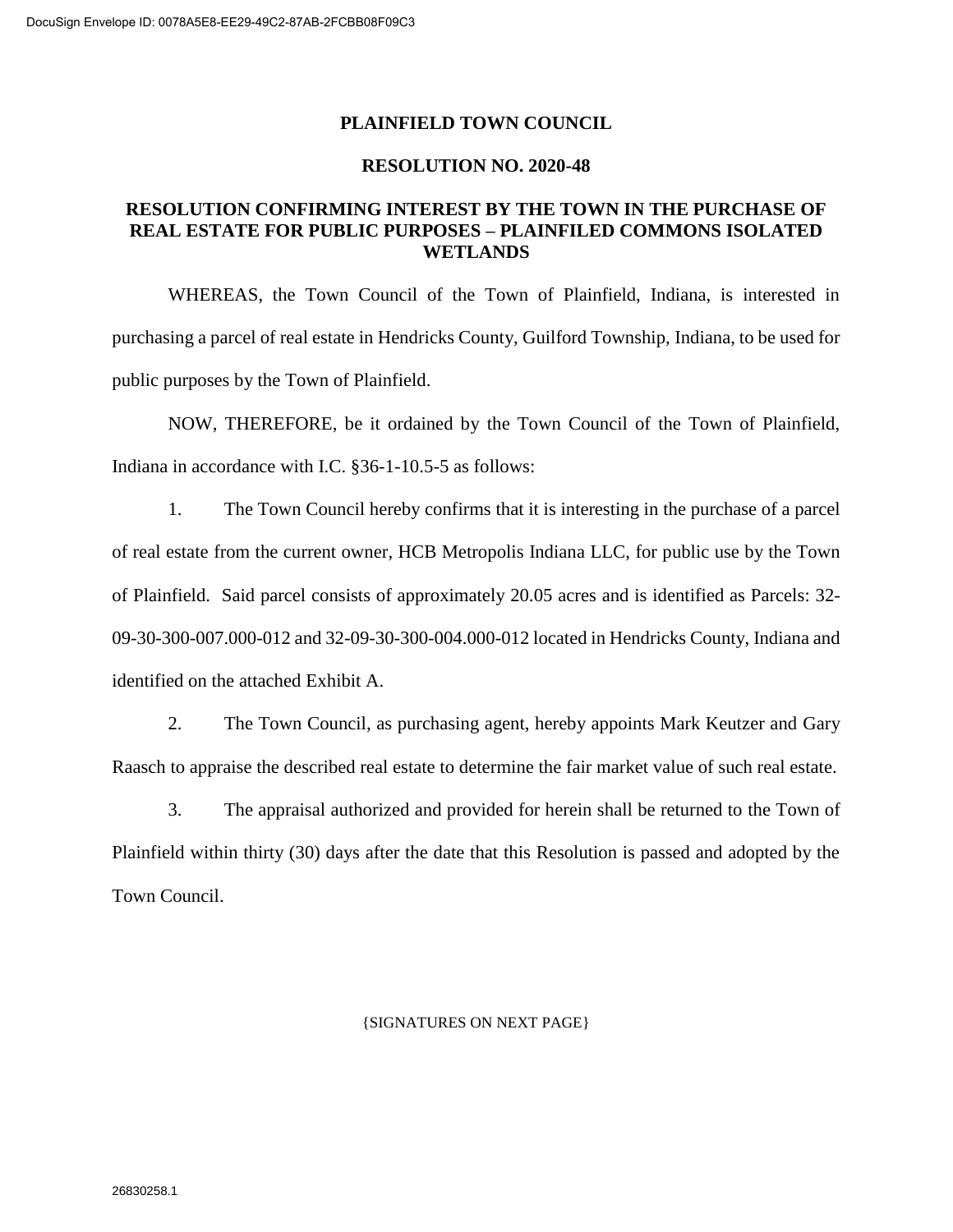ADOPTED by the Town Council of the Town of Plainfield, Indiana, this 26th day of October, 2020.

## TOWN COUNCIL, TOWN OF PLAINFIELD HENDRICKS COUNTY, INDIANA

| Robin G. Brandgard, President<br>DocuSigned by: |  |
|-------------------------------------------------|--|
|                                                 |  |

\_\_\_\_\_\_\_\_\_\_\_\_\_\_\_\_\_\_\_\_\_\_\_\_\_\_\_\_\_\_\_\_\_\_\_\_\_\_\_\_\_\_

 $\mathcal{B}$ ill kirduol

Bill Kirchoff, Vice-President -DocuSigned by:

| bent McPhail |  |
|--------------|--|
|              |  |

Kent McPran<sup>9</sup>

DocuSigned by: Van Bridget

Dan Bridget<sup>4F8...</sup><br>
Docusigned by:

 $\frac{1}{2}$   $\frac{1}{2}$   $\frac{1}{2}$   $\frac{1}{2}$   $\frac{1}{2}$   $\frac{1}{2}$   $\frac{1}{2}$   $\frac{1}{2}$   $\frac{1}{2}$   $\frac{1}{2}$   $\frac{1}{2}$   $\frac{1}{2}$   $\frac{1}{2}$   $\frac{1}{2}$   $\frac{1}{2}$   $\frac{1}{2}$   $\frac{1}{2}$   $\frac{1}{2}$   $\frac{1}{2}$   $\frac{1}{2}$   $\frac{1}{2}$   $\frac{1}{2}$ 

Lance R. Angle

Attested by:

DocuSigned by:

Mart 1 Todisco Mark 95.05 Fodisco, Clerk-Treasurer Town of Plainfield